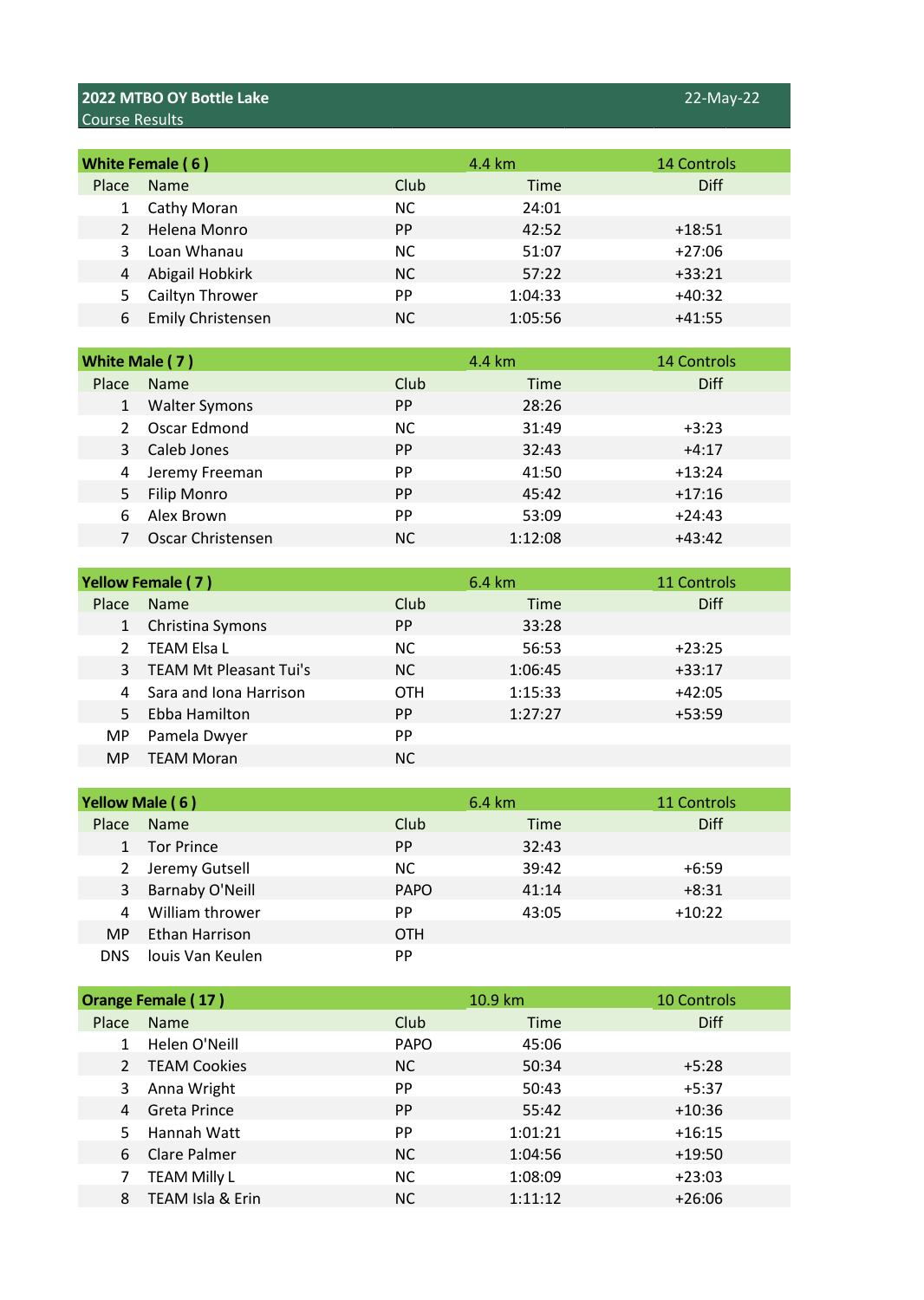|            | 9 TEAM Are you 4 real  | NC.       | 1:18:21 | $+33:15$ |
|------------|------------------------|-----------|---------|----------|
| 10         | <b>TEAM FastForde</b>  | NC.       | 1:21:29 | $+36:23$ |
|            | 11 Torun Joergensen    | <b>PP</b> | 1:32:56 | $+47:50$ |
| 12         | Nicky Hogarth          | <b>PP</b> | 1:35:21 | $+50:15$ |
| 13         | Leigh Power            | <b>NC</b> | 1:41:14 | $+56:08$ |
| 14         | <b>Frankie Palmer</b>  | <b>NC</b> | 1:42:16 | $+57:10$ |
| MP.        | <b>TEAM Thompson</b>   | <b>NC</b> |         |          |
| MP.        | <b>TEAM Team SMatt</b> | NC.       |         |          |
| <b>DNS</b> | <b>Emily Watt</b>      | <b>PP</b> |         |          |

|                | Orange Male (14)       |             | 10.9 km | <b>10 Controls</b> |
|----------------|------------------------|-------------|---------|--------------------|
| Place          | Name                   | Club        | Time    | <b>Diff</b>        |
| $\mathbf{1}$   | keith wild             | <b>NC</b>   | 47:38   |                    |
| $\overline{2}$ | <b>Hector Symons</b>   | <b>PP</b>   | 52:08   | $+4:30$            |
| 3              | Ned O'Neill            | <b>PAPO</b> | 52:13   | $+4:35$            |
| 4              | <b>TEAM Sam n Finn</b> | <b>NC</b>   | 53:17   | $+5:39$            |
| 5              | Jeremy Gutsell         | <b>NC</b>   | 57:51   | $+10:13$           |
| 6              | Joshua Jones           | <b>PP</b>   | 1:01:47 | $+14:09$           |
| 7              | <b>William Power</b>   | <b>NC</b>   | 1:14:10 | $+26:32$           |
| 8              | Josh Currie-Cook       | <b>PP</b>   | 1:27:26 | $+39:48$           |
| 9              | Josh Baker             | <b>NC</b>   | 1:41:39 | $+54:01$           |
| 10             | Ollie Baker            | <b>NC</b>   | 1:41:40 | $+54:02$           |
| 11             | Lucas Patterson        | <b>NC</b>   | 1:42:19 | $+54:41$           |
| 12             | George Patterson       | <b>NC</b>   | 1:42:21 | $+54:43$           |
| <b>DNF</b>     | <b>Tony Palmer</b>     | <b>NC</b>   |         |                    |
| <b>DNS</b>     | Nicholas Freeman       | <b>PP</b>   |         |                    |

| <b>Red Short Female (5)</b> |                  |           | $10.9 \mathrm{km}$ | <b>10 Controls</b> |
|-----------------------------|------------------|-----------|--------------------|--------------------|
| Place                       | <b>Name</b>      | Club      | Time               | Diff               |
|                             | Jana Monro       | <b>PP</b> | 42:48              |                    |
| 2                           | Jean Cory-Wright | <b>PP</b> | 47:02              | $+4:14$            |
| 3                           | <b>TEAM RNR</b>  | <b>NC</b> | 1:06:50            | $+24:02$           |
| 4                           | Lynne John       | PP        | 1:07:59            | $+25:11$           |
| MP.                         | Kath Mahy        |           |                    |                    |

| <b>Red Short Male (4)</b> |                  |           | $10.9 \mathrm{km}$ | <b>10 Controls</b> |
|---------------------------|------------------|-----------|--------------------|--------------------|
| <b>Place</b>              | <b>Name</b>      | Club      | Time               | Diff               |
|                           | 1 Ed Cory-Wright | <b>WN</b> | 37:18              |                    |
|                           | 2 Tane Cambridge | PP        | 38:11              | $+0:53$            |
|                           | Finn Van Keulen  | <b>PP</b> | 43:41              | $+6:23$            |
|                           | Pat Bodger       | PP        | 46:21              | $+9:03$            |

| <b>Red Medium Female (16)</b> |                    |           | $13.6 \text{ km}$ | 13 Controls |
|-------------------------------|--------------------|-----------|-------------------|-------------|
| Place                         | Name               | Club      | Time              | <b>Diff</b> |
|                               | Karin Prince       | <b>PP</b> | 58:15             |             |
| $\mathcal{L}$                 | Nora Audra         | <b>NC</b> | 59:46             | $+1:31$     |
| 3                             | Clare Mclennan     | <b>PP</b> | 1:00:16           | $+2:01$     |
| 4                             | <b>Emily Forne</b> | <b>PP</b> | 1:07:59           | $+9:44$     |
|                               | Jocelyn Thrower    | <b>PP</b> | 1:10:14           | $+11:59$    |
| 6                             | Caroline Diprose   | <b>PP</b> | 1:10:30           | $+12:15$    |
|                               | Iona Powell        | PP        | 1:12:53           | $+14:38$    |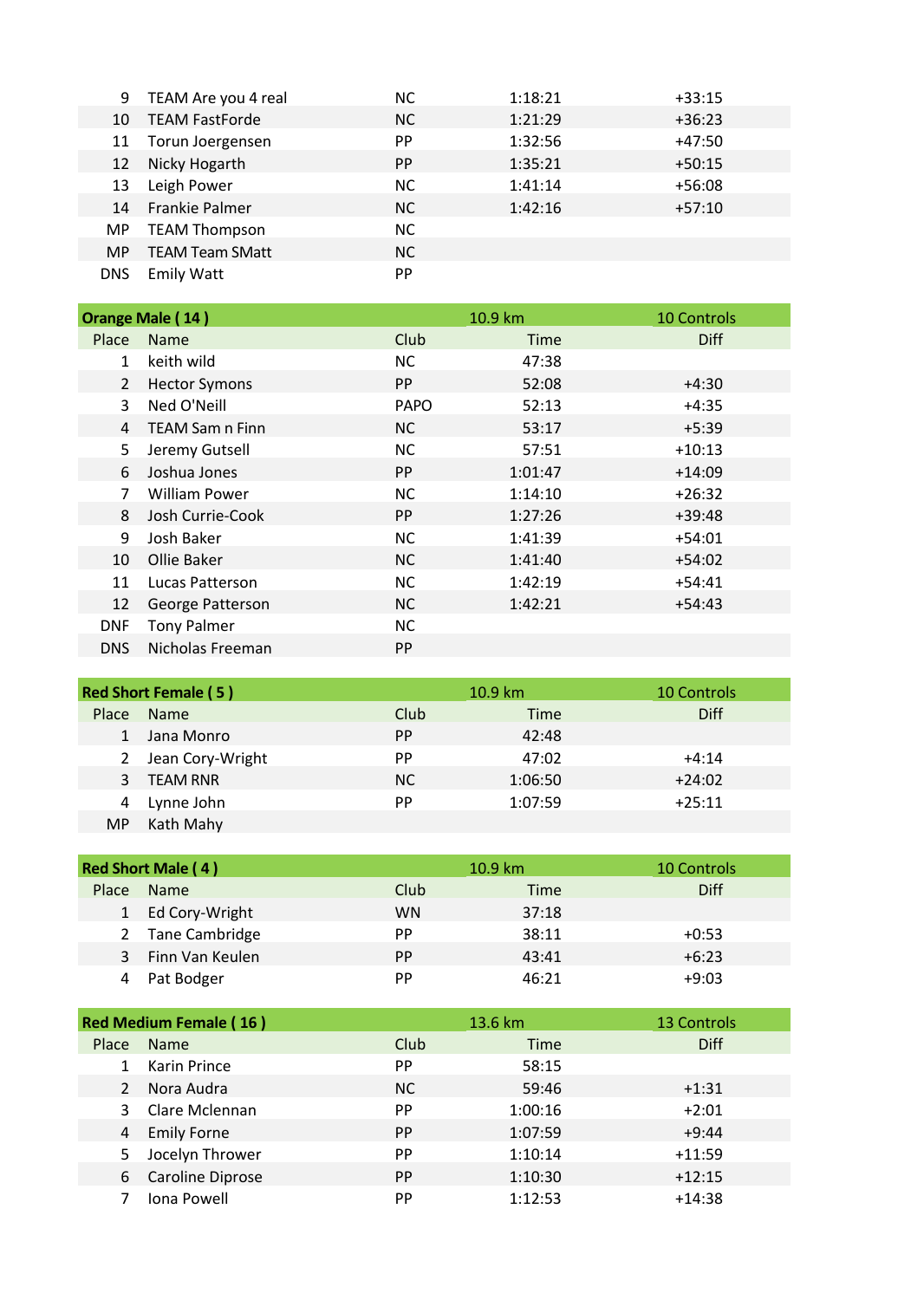| 8          | Christina Freeman | <b>PP</b> | 1:13:16 | $+15:01$ |
|------------|-------------------|-----------|---------|----------|
| 9          | Lara Scott        | <b>PP</b> | 1:14:30 | $+16:15$ |
| 10         | Vivienne Prince   | <b>PP</b> | 1:22:56 | $+24:41$ |
| 11         | Chris Rowe        | <b>PP</b> | 1:24:36 | $+26:21$ |
| 12         | Millie Palmer     | NC.       | 1:34:09 | $+35:54$ |
| 13         | Katie Smithson    | <b>PP</b> | 1:37:01 | $+38:46$ |
| 14         | Josie Boland      | <b>PP</b> | 1:54:58 | $+56:43$ |
| MP.        | Emilly Harrison   |           |         |          |
| <b>DNF</b> | Julia Moore       | PP.       |         |          |

|                | <b>Red Medium Male (15)</b> |             | 13.6 km | 13 Controls |
|----------------|-----------------------------|-------------|---------|-------------|
| Place          | <b>Name</b>                 | Club        | Time    | <b>Diff</b> |
| $\mathbf{1}$   | Alan Moore                  | <b>PP</b>   | 58:15   |             |
| $\mathcal{P}$  | Graeme Read                 | PP          | 59:32   | $+1:17$     |
| 3              | <b>Marcus Diprose</b>       | <b>PP</b>   | 59:39   | $+1:24$     |
| 4              | <b>Bruce Steven</b>         | PP          | 1:04:08 | $+5:53$     |
| 5              | Leo O'Neill                 |             | 1:10:19 | $+12:04$    |
| 6              | <b>Greg Bristow</b>         | PP          | 1:10:21 | $+12:06$    |
| $\overline{7}$ | Dave Laurie                 | <b>PP</b>   | 1:16:38 | $+18:23$    |
| 8              | Toby O'Neill                | <b>PAPO</b> | 1:23:59 | $+25:44$    |
| 9              | Gordon Thrower              | <b>PP</b>   | 1:24:01 | $+25:46$    |
| 10             | Dave Alderson               | PP          | 1:33:22 | $+35:07$    |
| 11             | David Wall                  | PP          | 1:37:47 | $+39:32$    |
| MP             | Andy Buchanan               | PP          |         |             |
| MP.            | Craig Crawford              | <b>NC</b>   |         |             |
| MP             | Eddie Reddish               | <b>NC</b>   |         |             |
| <b>DNS</b>     | <b>Martin Freeman</b>       | <b>PP</b>   |         |             |

|            | Red Long Female (7)      |           | 17.5 km | <b>16 Controls</b> |
|------------|--------------------------|-----------|---------|--------------------|
| Place      | <b>Name</b>              | Club      | Time    | <b>Diff</b>        |
|            | Katie Symons             | PP.       | 54:54   |                    |
|            | Sara Prince              | PP.       | 56:47   | $+1:53$            |
|            | Jenni Adams              | <b>PP</b> | 1:09:59 | $+15:05$           |
| 4          | <b>Hubertien Wichers</b> | <b>PP</b> | 1:38:19 | $+43:25$           |
|            | <b>TEAM AT&amp;J</b>     | NC.       | 2:01:54 | $+1:07:00$         |
| 6          | <b>TEAM Pest n Free</b>  | <b>NC</b> | 2:12:31 | $+1:17:37$         |
| <b>DNS</b> | Juliet Freeman           | <b>PP</b> |         |                    |

|                     | <b>Red Long Male (22)</b> |             | 17.5 km | <b>16 Controls</b> |
|---------------------|---------------------------|-------------|---------|--------------------|
| Place               | Name                      | Club        | Time    | <b>Diff</b>        |
| $\mathbf{1}$        | Christopher Forne         | <b>PP</b>   | 46:39   |                    |
|                     | Michael Smithson          | <b>PP</b>   | 50:58   | $+4:19$            |
| 3                   | Digby Symons              | PP.         | 51:39   | $+5:00$            |
| 4                   | <b>Tim Farrant</b>        | <b>PP</b>   | 52:00   | $+5:21$            |
| 5.                  | <b>Andrew Scott</b>       | PP.         | 54:34   | $+7:55$            |
| 6<br>$\overline{7}$ | Dylan Owen                | PP.         | 56:08   | $+9:29$            |
|                     | Tim Wright                | PP.         | 59:15   | $+12:36$           |
| 8                   | Alistair Cory-Wright      | PP          | 59:19   | $+12:40$           |
| 9                   | Carsten Joergensen        | <b>PP</b>   | 59:50   | $+13:11$           |
| 10                  | Stephen O'Neill           | <b>PAPO</b> | 1:00:47 | $+14:08$           |
| 11                  | <b>Matt Scott</b>         | PP.         | 1:02:33 | $+15:54$           |